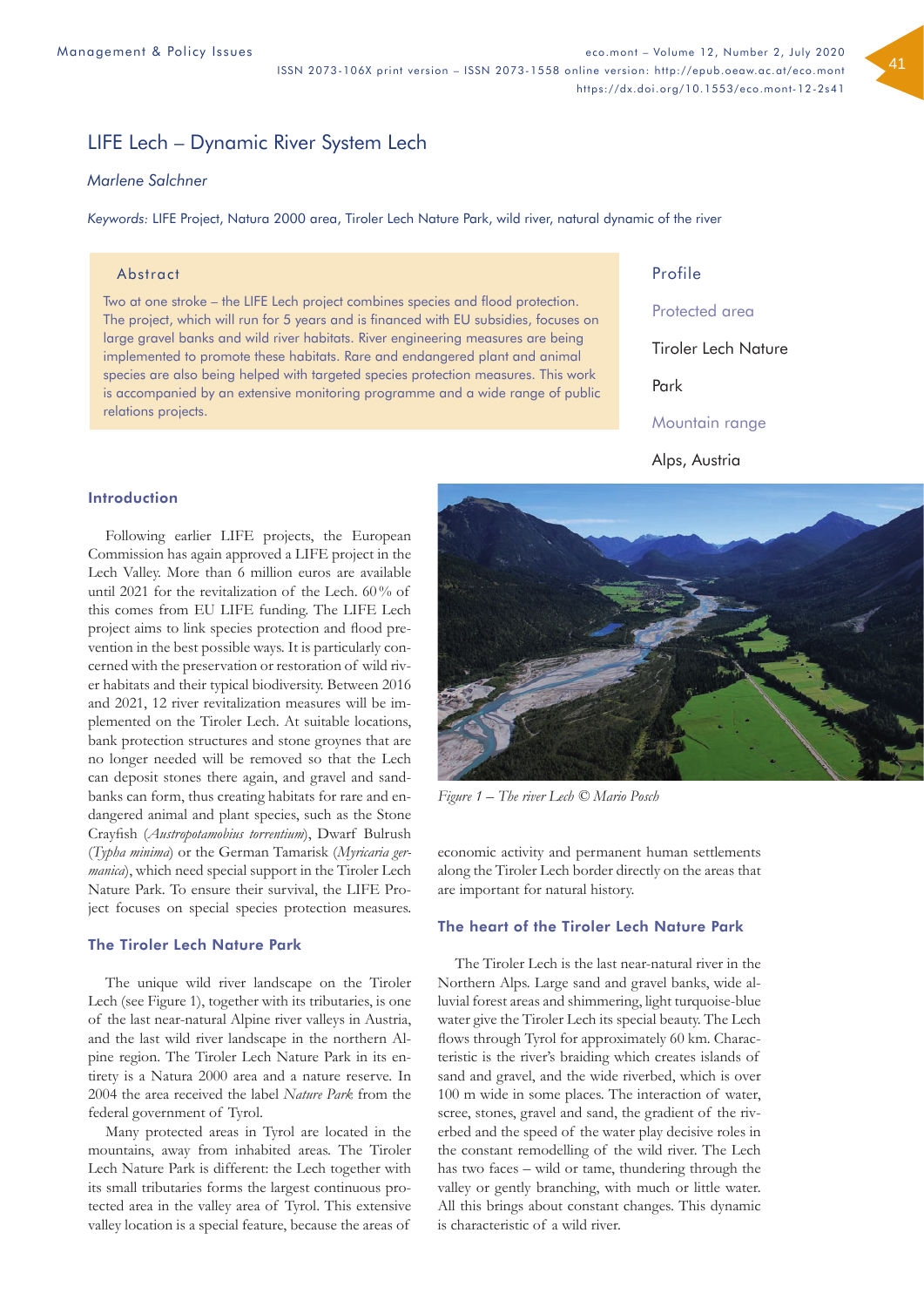

*Figure 2 – Top: before restoration, bottom: after restoration. © Baubezirksamt Reutte* 

## Building with consequences

The large-scale hydraulic engineering began at the beginning of the  $20<sup>th</sup>$  century, after a catastrophic event in 1910 devastated large parts of the valley floor and destroyed property. The cause of this catastrophe was not least the unplanned clearing of the protection forests.

Large stretches of the Lech were channelled according to the state of the art and knowledge of the time: transverse structures (groynes) were built, behind which gravel accumulated. Longitudinal structures were then built along the river, between the groynes. In this way, the river was channelled, its flow increased in speed, and sediment was removed from

# Infobox – Nature Park

*Area:* 41.38 km²

*Length:* 65 km

*Protection categories:* Natura 2000 site, nature reserve, protected landscape area, natural monument *Nature park region:*

- 24 communities from Steeg to Vils
- Last wild river landscape of the Northern Alps
- Power of river to constantly remodel its course and sand/gravel banks
- Wide riverbed with sand and gravel banks
- Rare and endangered animal and plant species

the riverbed, which thus became deeper. Over time, the engineering of the river created land that became used for agriculture and settlement (Figure 2).

These hydraulic structures, built by several generations of Lechtalers during the winter months for a meagre additional income, still characterize the landscape of the Tiroler Lech in some sections today.

In addition, around 1960, bedload barriers were built into the Streim, Schwarzwasser and Hornbach valleys to retain the stones in these tributaries.

Not without consequences! The Lech's riverbed deepened further and the groundwater level lowered. The plant and animal specialists of the wild river landscape and the adjacent habitats, which depend on regular flooding, were and still are affected by this.

During the following decades, hydraulic engineers realized that the Lech needed the bedload (rock material) from the tributaries to line and stabilize its riverbed with. The bedload barriers erected earlier therefore proved to be more of a curse than a blessing. From 2001 to 2007, the Natura 2000 area of the Tiroler Lech was already the scene of a LIFE project (Tiroler Lech – Wild river landscape of the Tiroler Lech 2020, LIFE00 NAT/ $A/007053$ ), in which the first positive steps were taken to redynamize the river and the surrounding habitats (Figure 2).

#### The LIFE Lech Project

Extensive gravel banks and intact wild river sections characterize the Tiroler Lech where it forms the border with Germany. Such ecosystems are among the most threatened landscape types in Central Europe. Preserving the natural dynamics of the river and its adjacent riparian forests (Figure 3) with their typical plant and animal species is the overall objective of the LIFE Lech project. Special attention is paid to the dynamically formed gravel bank areas and pioneer sites (Figure 4).

In order to restore or improve the natural dynamics of the river, river engineering works will be implemented. The highly specialized and endangered wild river species are promoted and cared for in the best possible way by means of monitoring and species protection measures. The focus of LIFE Lech activities is on the Flora-Fauna Habitats (FFH):

- 3230 Alpine rivers with riparian woodland of *Myricaria germanica*,
- 7240 Alpine pioneer formations of the Caricion bicolorisatrofuscae
- 91E0\* alluvial forests with *Alnus glutinosa* and *Fraxinus excelsior* (Alno-Padion, Alnion incanae, Salicion albae).

Other target species are the Common Sandpiper (*Actitis hypoleucos*), Little Ringed Plover (*Charadrius dubius*), Bilek's Azure Maiden (*Coenagrion hylas*), European Bullhead (*Cottus gobio*), Stone Crayfish (*Austropotamobius torrentium*) and Northern Crested Newt (*Triturus cristatus*), see Figure 5.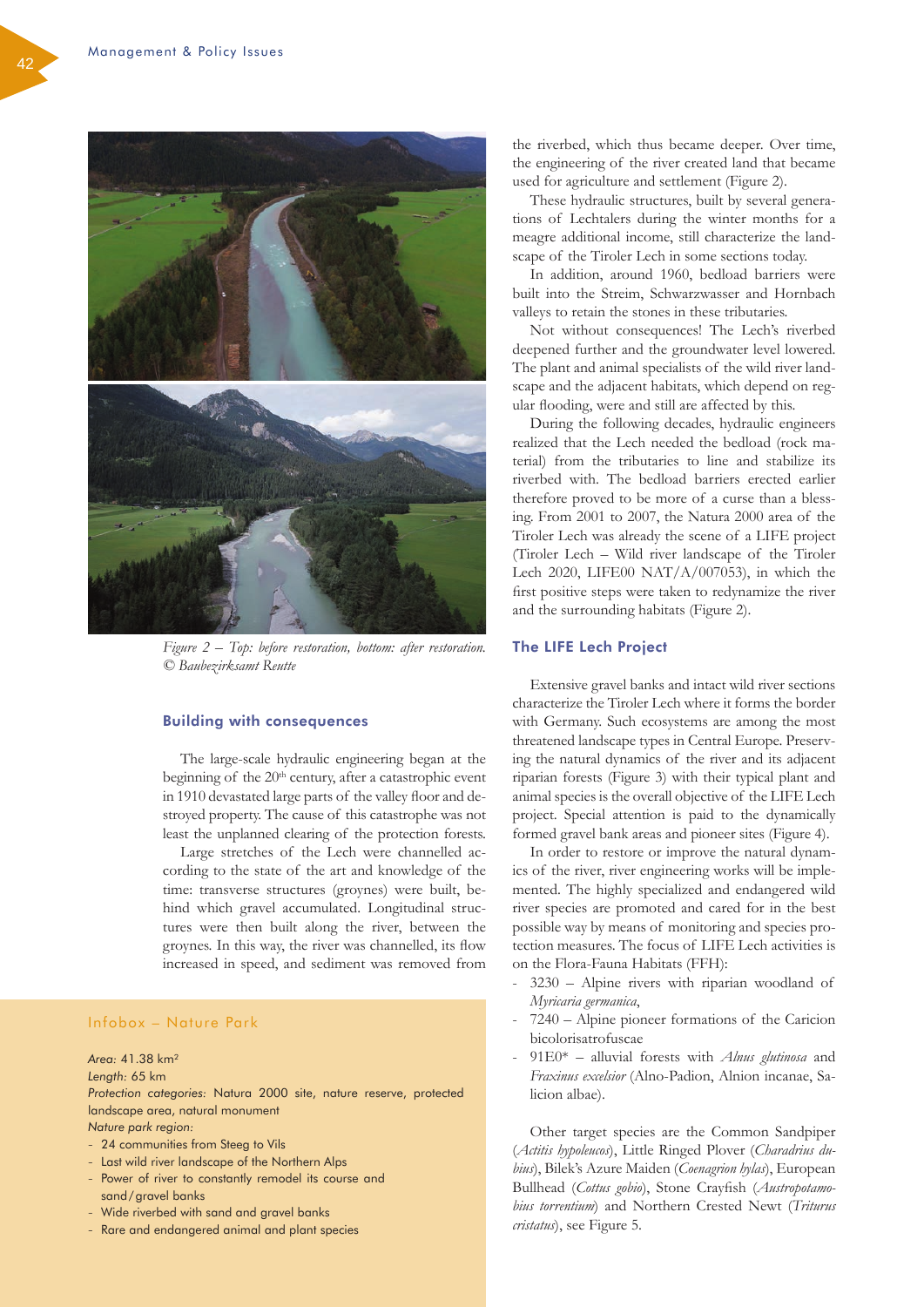All these measures are accompanied by extensive public relations activities.

#### River engineering measures

Within the framework of the LIFE Lech project, 12 river engineering measures and various species protection measures are being implemented on the upper reaches of the Tiroler Lech and where the river borders German territory. The measures are particularly suitable for the restoration of dynamic gravel areas and pioneer sites. To restore the natural dynamics of the river, river barriers are removed, the riverbed is widened, tributaries are created, and cross-bracings are shortened (Figure 7). This creates habitats for highly specialized species adapted to the wild river. At the same time, the deepening of the riverbed ceases and the groundwater level is stabilized or raised. This benefits the floodplains, the species that live there, and ultimately mankind in the form of better flood protection.

# Example: Revitalization near Stanzach-Vorderhornbach

The Lech was closely regulated near Stanzach-Vorderhornbach (Figure 2), causing the river to dig a deeper and deeper bed. Now, the old longitudinal structures and groynes have been removed, the riverside path moved inland to a safe distance, and the Lech can shape its own banks again. When water levels are high, the river has more space again, and the further deepening of the riverbed has been stopped.

#### Example: Revitalization near Stockach

Downstream from the bridge over the Lech at Stockach, widening the river now provides more space, which benefits nature and local people: the characteristic flora and fauna of the Lech find new habitats; people find recreation on easily accessible banks; the nearby residential and industrial areas are protected by the higher discharge capacity and additional flood barriers.

#### Species protection measures

The modifications along the river are designed to promote habitats for numerous specialized and endangered animal and plant species, such as the German Tamarisk (*Myricaria germanica*), Little Ringed Plover (*Charadrius dubius*), *Bryodemella tuberculata* – a species of a grasshopper typical of Northern Alpine regions, or European Bullhead (*Cottus gobio*).

On the basis of a study of environmental variants, the LIFE Project also implements specific conservation measures for particularly endangered species, such as the Dwarf Bulrush (*Typha minima*) (Figure 6). This particular species prefers to colonize periodically flooded banks of slow-flowing stretches of the river with sandy-silty subsoil where marsh plants grow. Without the constant modifications to the river's braiding and the displacement of soil, the competition-weak



*Figure 3 – Riparian forest © Francesca Wolf*



*Figure 4 – Dynamically formed gravel bank and pioneer sites with* Myricaria germanica*. © Anette Kestler*

and light-loving Dwarf Bulrush would be quickly displaced by taller species such as willows. In the past, there were large populations of Dwarf Bulrush in the river systems in the Alps and Alpine foothills. Dramatic declines of the species due to habitat loss caused by

# Infobox – LIFE Lech

*Project name:* LIFE Lech – Dynamic River System Lech *Project number:* LIFE15 NAT/AT/000167

*Project period:* 1 September 2016 – 31 December 2021 *Project area:*

- Natura 2000 site Tiroler Lech
- Natura 2000 site Falkenstein, Alatsee, Faulenbacher & Lechtal
- Natura 2000 area Ammergebirge with Kienberg, Schwarzberg and **Falkenstein**

*Budget:* € 6093220

- *EU funding:* 60% (€ 3655932)
- *Project Management:*
- Federal Water Engineering Administration Tyrol, Building District Office Reutte, Austria

*Project partner:*

- Office of the Tyrolean Provincial Government, Department of Environmental Protection, Austria
- Water Management Office Kempten, Germany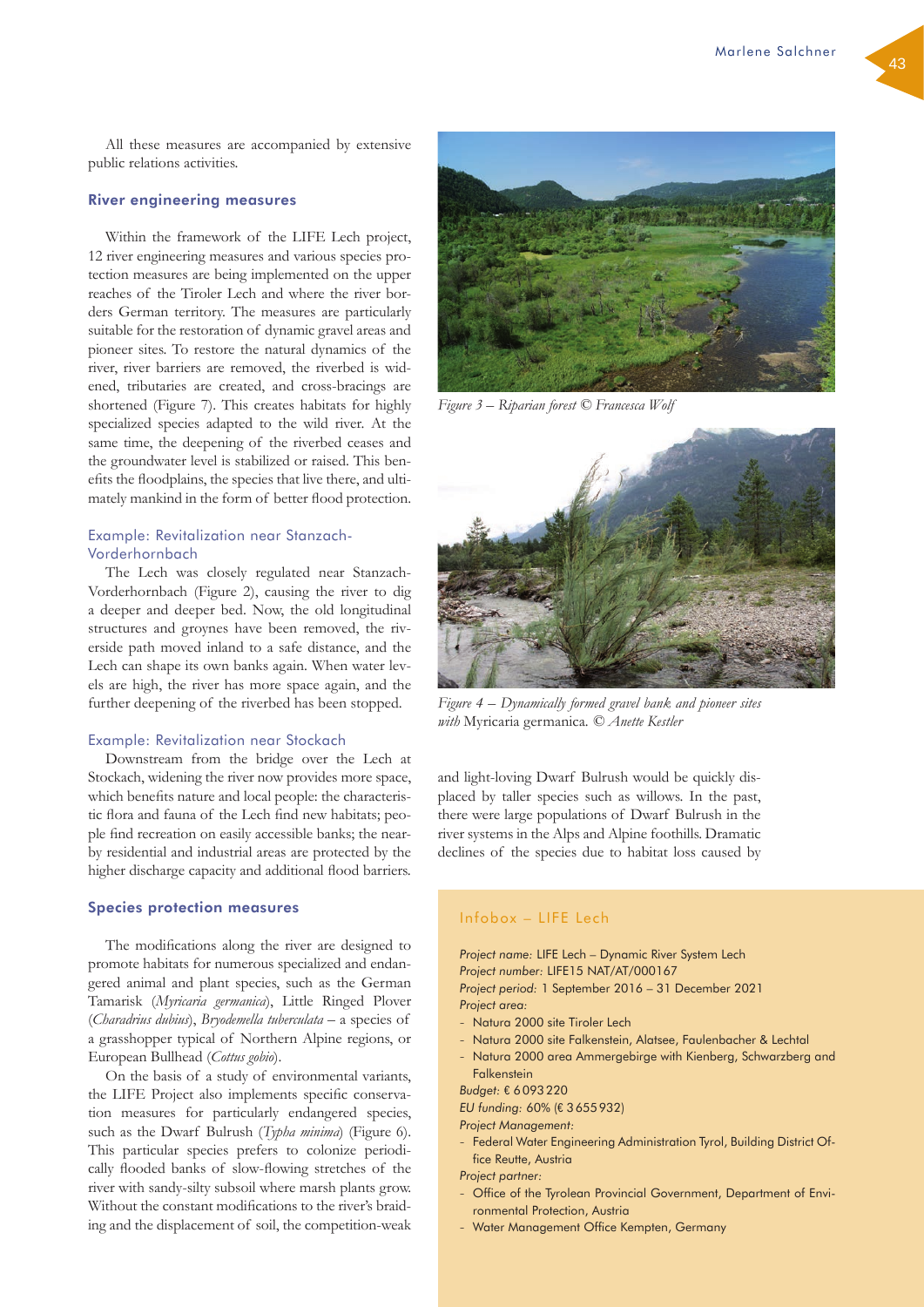

*Figure 5 – Top:* Charadrius dubius *© Felix Lassacher, middle:* Bryodemella tuberculata *© Anton Vorauer, bottom:* Cottus gobio *© die-nATurknipser*



*Figure 6 –* Typha minima *© Felix Lassacher*

river regulation have been recorded over the last 100 years. Today it is acutely threatened with extinction in the Alpine countries. Isolated remaining populations can still be found on the Tiroler Lech. Austria therefore bears a special responsibility for the conservation of

the Dwarf Bulrush in Europe. Within the framework of the LIFE Lech project, young plants of the Dwarf Bulrush cultivated at the University of Innsbruck are being planted in suitable locations.

The Natterjack Toad (*Epidalea calamita*) is the rarest amphibian in Austria. On the Tiroler Lech, it inhabits biotopes with little or no vegetation that provide sufficient hiding places and small, very shallow pools (for spawning). In order to promote and secure its survival, new spawning grounds are being created for the Natterjack Toad.

The Scarce Heath (*Coenonympha hero*) is another focus of the project. This protected butterfly can also be found in the Tiroler Lech Nature Park, in sparse woods or pipe grass meadows. In order to support its population, two hectares of forest in Musau, for example, are to be converted into pasture. This could enable a genetic exchange between previously isolated populations and create a large, coherent habitat for the endangered species.

#### Monitoring

The success of the revitalization measures is monitored by *repeated observation*, in the context of which inanimate environmental factors, such as the development of the riverbed, are examined. Other biotic environmental factors, such as the populations of protected species and habitats, are also observed. The first monitoring studies were carried out at the beginning of the project and will be repeated at the end to document changes.

# Public Relations

A major concern of the LIFE Lech project is to inform the local population and interested people. For this purpose, a project homepage (www.life-lech. at) was designed, the *River Experience Guide, Tiroler Lech Nature Park* was republished, and a folder *LIFE Lech – Dynamic River System Lech – Actions for a Wild River Landscape* (LIFE Lech – Dynamic River System 2020) was created. The media will be kept up to date on the latest developments and events of the LIFE Lech project. Interested parties can obtain information about the project on the spot at the visitor centre (*Naturparkhaus Klimmbrücke*), or during excursions. Action days, such as the launch event for the LIFE Lech project or the Riverfest, promote communication and exchange with local people. For all river construction measures, LIFE information boards on site provide details of the project and the objectives of the measures being implemented. From June 2021, a new visitor facility on the Lech in Forchach will provide information about the project. A touring exhibition is currently travelling round Tyrol and has already been a guest in many places, including the seat of the federal government in Innsbruck. Short videos are currently being produced that capture the intentions and results of the LIFE Lech project in attractive and readily comprehensible images.